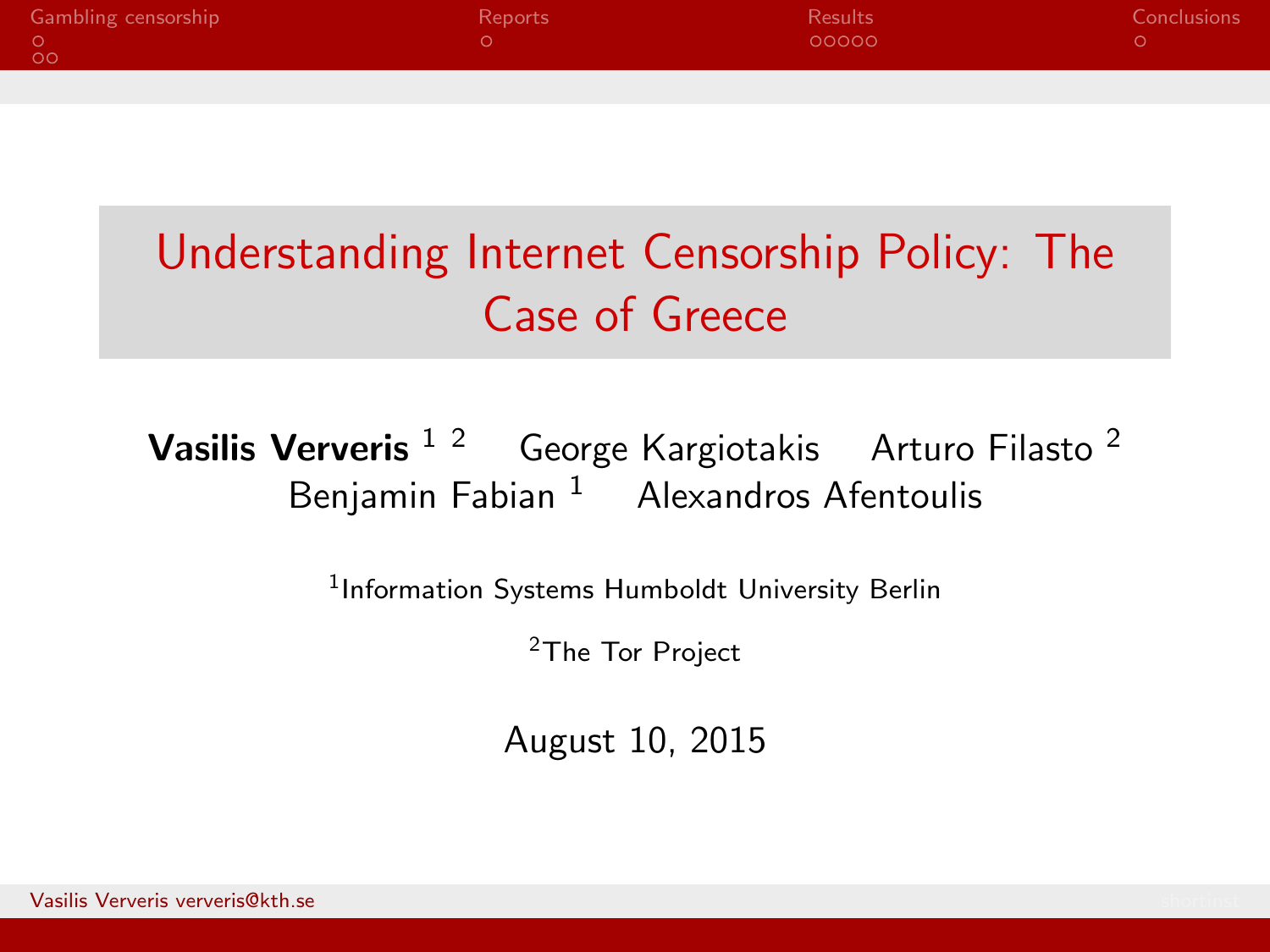| <b>Gambling censorship</b> | Reports | Results | Conclusions |
|----------------------------|---------|---------|-------------|
| $\circ$                    |         | 00000   |             |
|                            |         |         |             |

#### A new censorship "trend"

- Governments started blocking gambling/betting resources
- **Austria, Belgium, Denmark, Finland, France, Greece,** Hungary, Netherlands, Norway, Italy, Portugal, Slovakia, Slovenia, Spain, Sweden, UK. ...<sup>1</sup>
- "Mistaken blocking" (overblocking/underblocking)

 $1$ http://ec.europa.eu/internal\_market/gambling/docs/study5\_en.pdf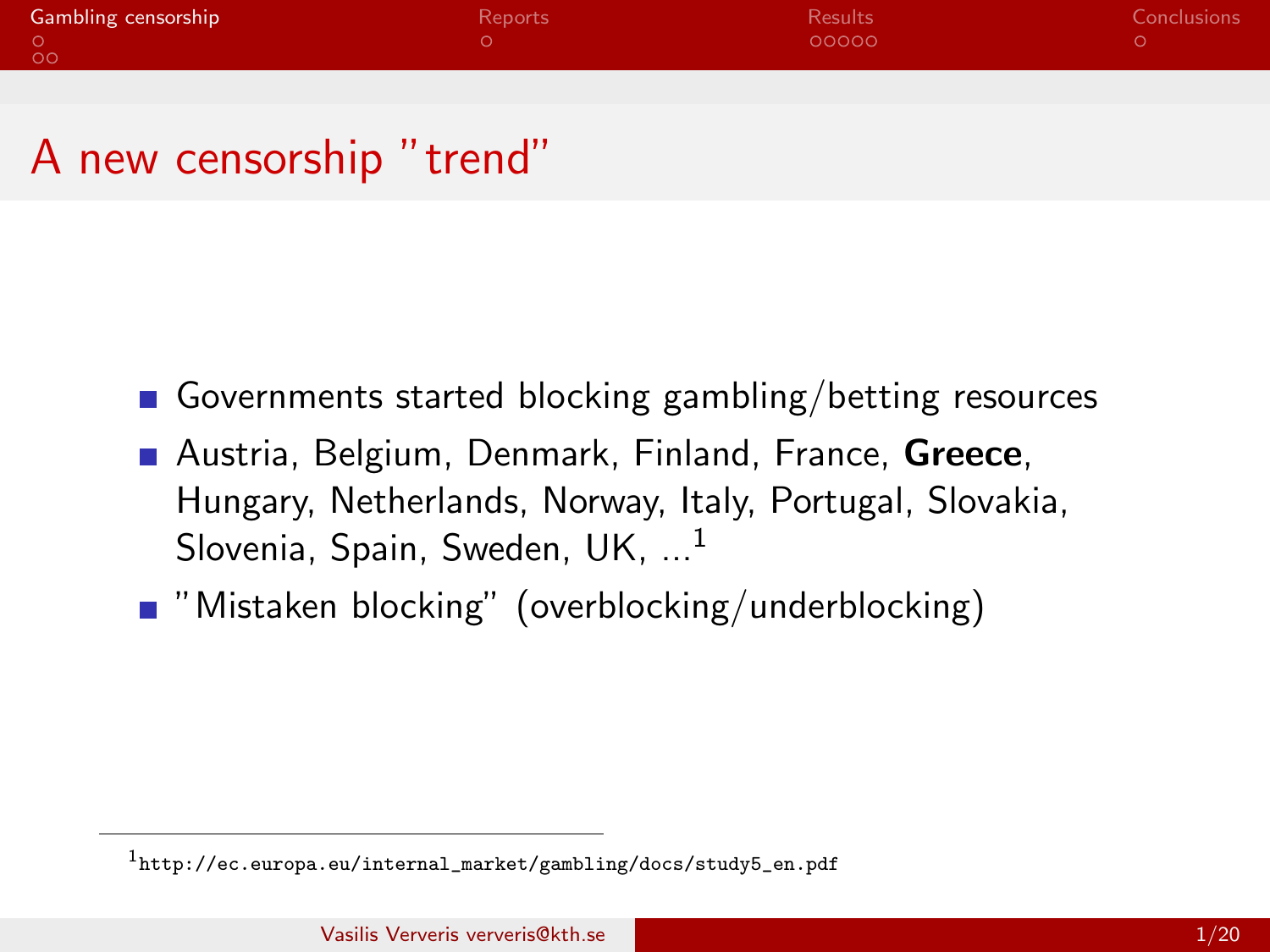| <b>Gambling censorship</b> | Reports | <b>Results</b> | Conclusions |
|----------------------------|---------|----------------|-------------|
| - 00                       |         | 00000          |             |
|                            |         |                |             |

## Blocked Landing Page

#### **ΜΗ ΕΠΙΤΡΕΠΤΗ ΠΡΟΣΒΑΣΗ**

Η πρόσβαση στον δικτυακό τόπο που θέλετε να επισκεφθείτε έχει απαγορευτεί με βάση το Νόμο 4002/2011 (Άρθρο 51 Παράγραφος 5), ο οποίος απαγορεύει στους παρόγους υπηρεσιών διαδικτύου (ISPs) με καταστατική έδρα ή έδρα πρανματικής διοίκησης ή μόνιμη εγκατάσταση στην Ελλάδα σύμφωνα με τις γενικές διατάξεις του ν. 2238/1994, να επιτρέπουν την πρόσβαση σε ιστοχώρους που προσφέρουν υπηρεσίες τυχερών παιγνίων και στοιχημάτων χωρίς άδεια.

Για περισσότερες πληροφορίες παρακαλώ επισκεφτείτε την ιστοσελίδα της Επιτροπής Εποπτείας και Ελέγχου Παιγνίων (Ε.Ε.Ε.Π.): http://www.gamingcommission.gov.gr

The access to this website is forbidden in accordance with Greek Law 4002/2011 (Article 51. Paragraph 5). For more information please visit the webpage of the Hellenic Gambling Commision: http://www.gamingcommission.gov.gr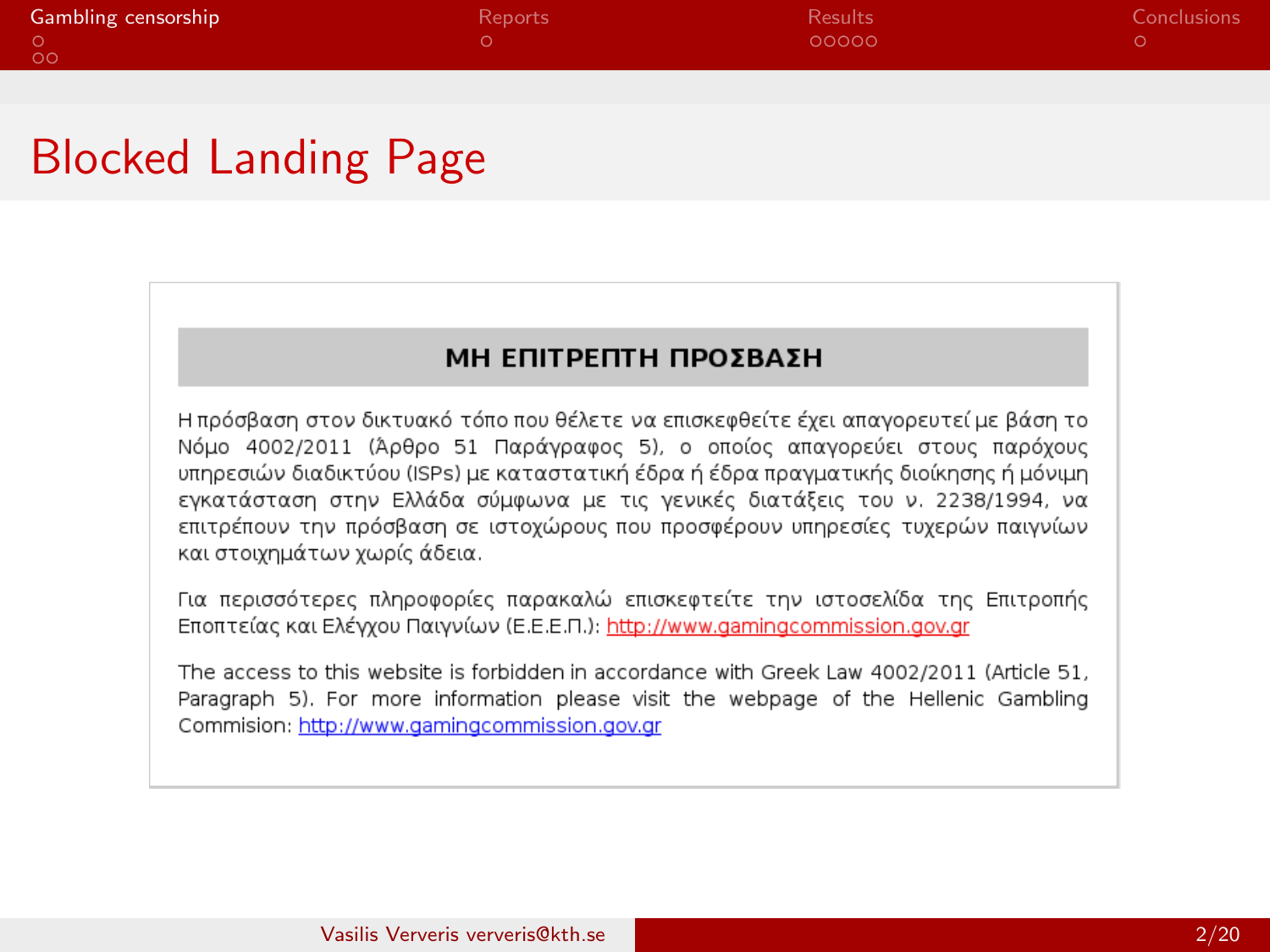| <b>Gambling censorship</b> | Reports | <b>Results</b> | Conclusions |
|----------------------------|---------|----------------|-------------|
| $\circ$ 00                 |         | 00000          |             |
|                            |         |                |             |

## Hellenic Gaming Commission (EEEP)

- **n** Independent Administrative Authority
- Acts as public body responsible for the supervision of gambling services in Greece
- **Jurisdiction to publish and enforce blacklists**
- **Law:** Serious criminal offense<sup>2</sup> for users/companies/ISPs

 $2$ https://web.archive.org/web/20140829223000/http:

<sup>//</sup>nomoi.info/%CE%A6%CE%95%CE%9A-%CE%91-180-2011-%CF%83%CE%B5%CE%BB-44.html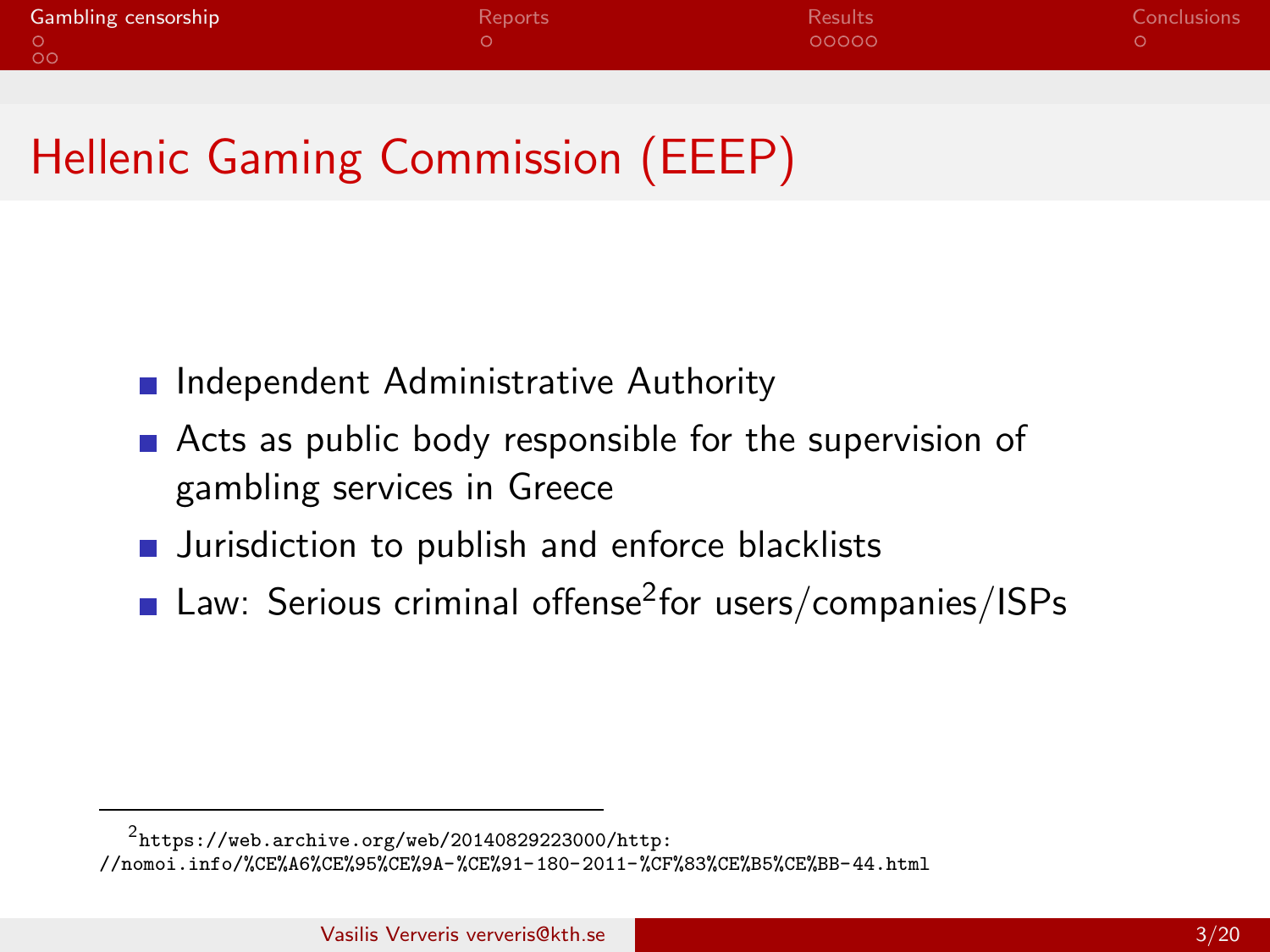| Gambling censorship       | Reports | <b>Results</b><br>00000 | Conclusions |
|---------------------------|---------|-------------------------|-------------|
| <b>LOO</b><br><b>EEEP</b> |         |                         |             |



- **1st release: July 2013**<sup>3</sup>
- 401-438 websites blacklisted
- Distribution of blacklist remains unclear

<sup>3</sup>http://www.gamingcommission.gov.gr/images/deltia\_tipou/dt2.pdf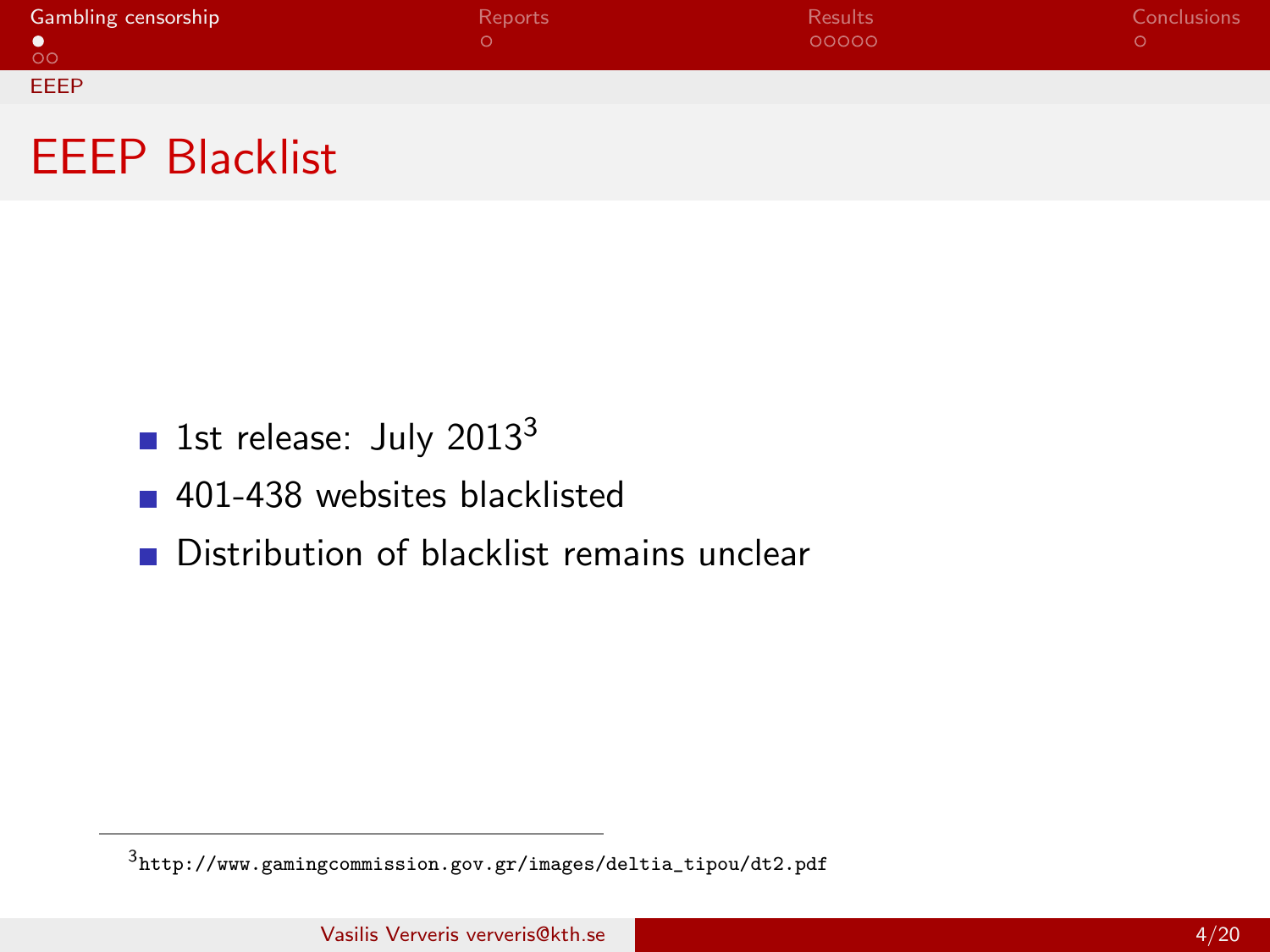| <b>Gambling censorship</b> | Reports | <b>Results</b> | <b>Conclusions</b> |
|----------------------------|---------|----------------|--------------------|
|                            |         | 00000          |                    |
| $\bullet$ o                |         |                |                    |
| <b>Blacklist analysis</b>  |         |                |                    |

## EEEP Blacklist: Publication Timeline

| $31/07/2013 \cdots$ version 1: 401 entries.    |                         |
|------------------------------------------------|-------------------------|
| $22/11/2013 \cdots$ version 2: 423 entries.    |                         |
| 22/02/2014 · · · · · · version 3: 438 entries. |                         |
| 11/07/2014                                     | version 4: 437 entries. |

×.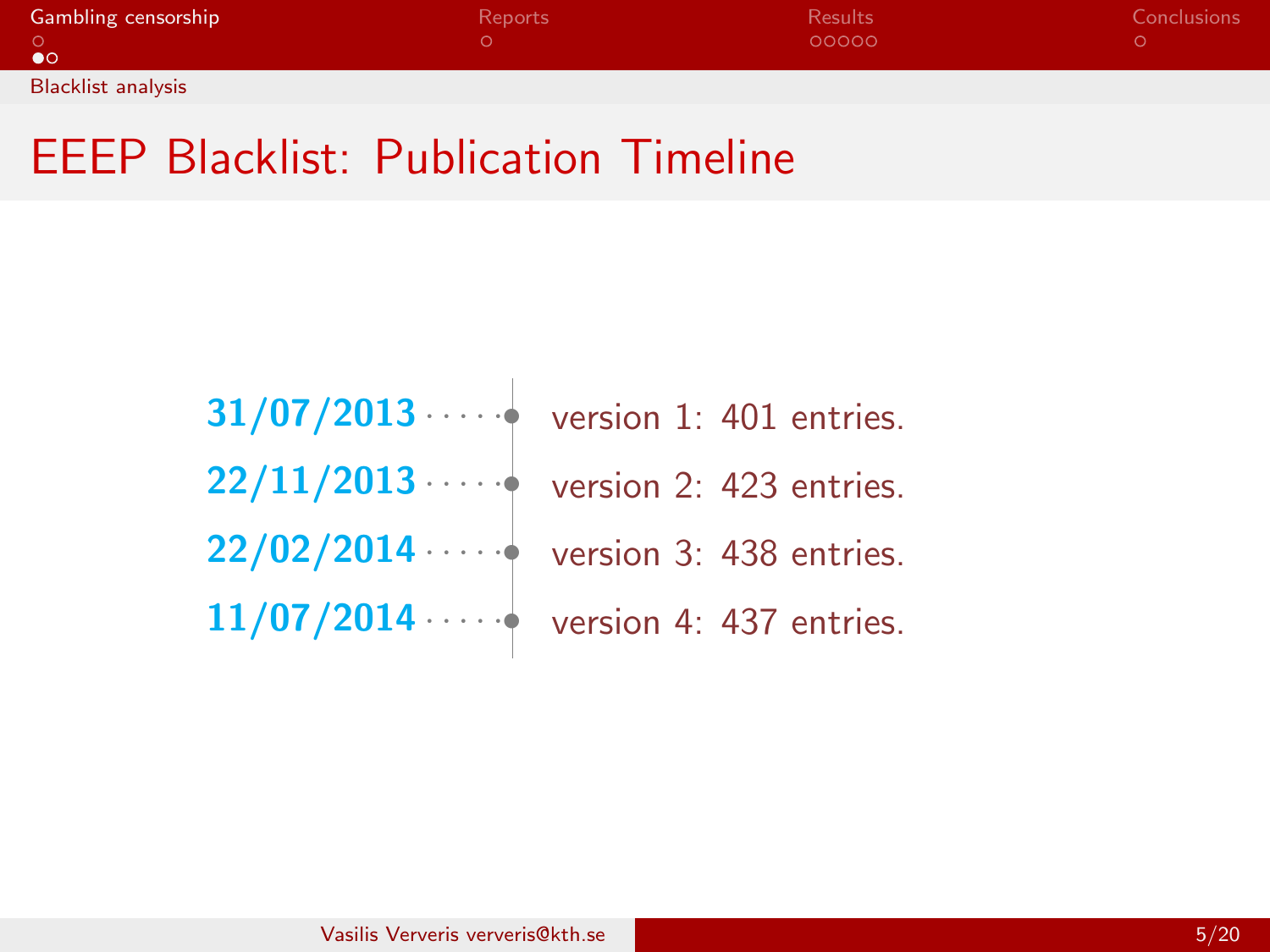| <b>Gambling censorship</b> | Reports | <b>Results</b> | Conclusions |
|----------------------------|---------|----------------|-------------|
| 00                         |         | 00000          |             |
| <b>Blacklist analysis</b>  |         |                |             |

#### EEEP Blacklist: Analysis

**Blacklist version 4: one entry was removed** 

**Most of the ISPs still block this entry**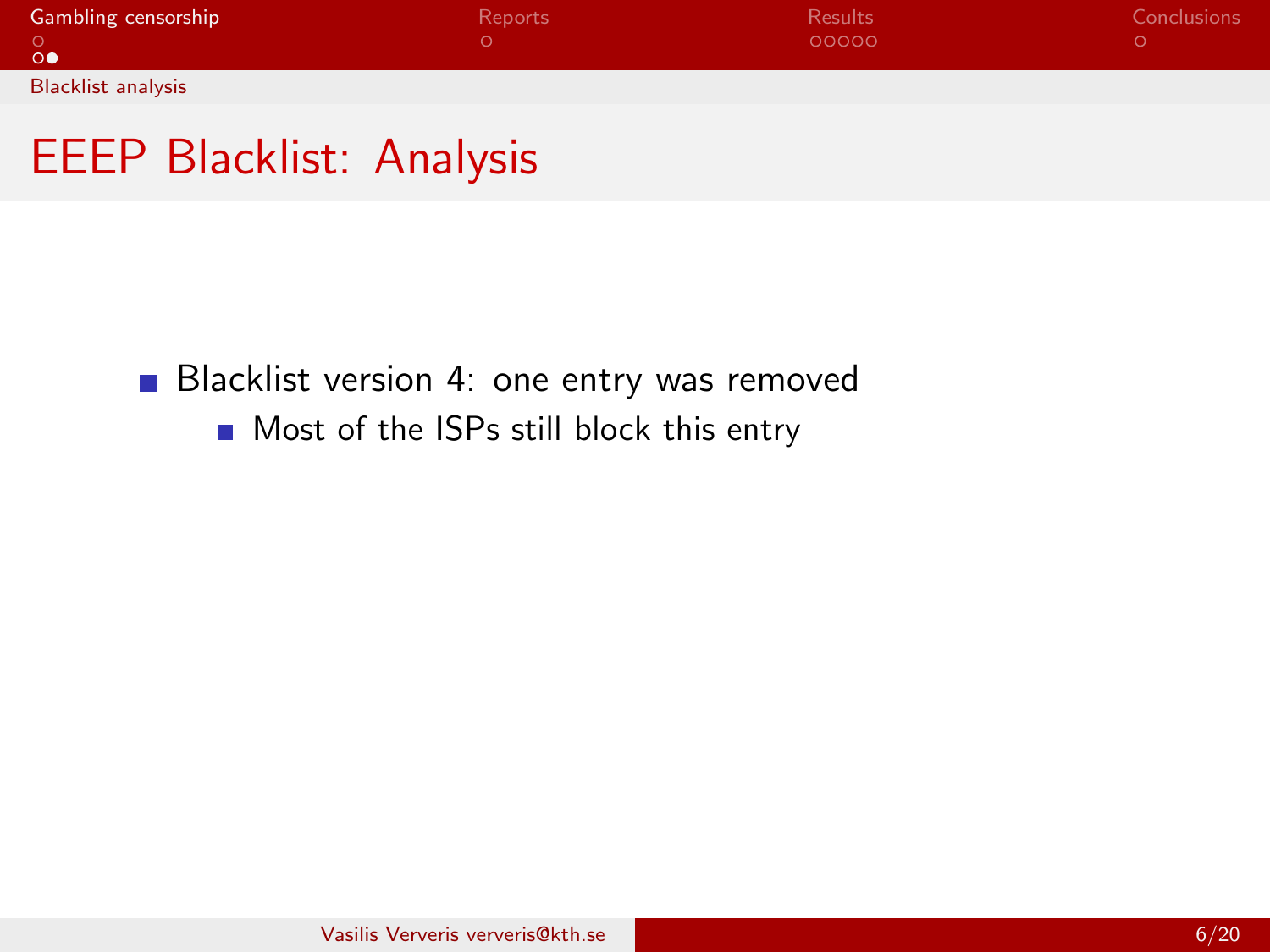| <b>Gambling censorship</b> | Reports | <b>Results</b> | <b>Conclusions</b> |
|----------------------------|---------|----------------|--------------------|
| $\circ$                    |         | 00000          |                    |
| <b>Blacklist analysis</b>  |         |                |                    |

#### EEEP Blacklist: Analysis

- **Blacklist version 4: one entry was removed** 
	- **Most of the ISPs still block this entry**
- 28 entries are duplicate domains (different URLs)
- 17 entries refer to malformed pages or subdomains
- 3 entries host no gambling content (empty A record, expired/parked domain names)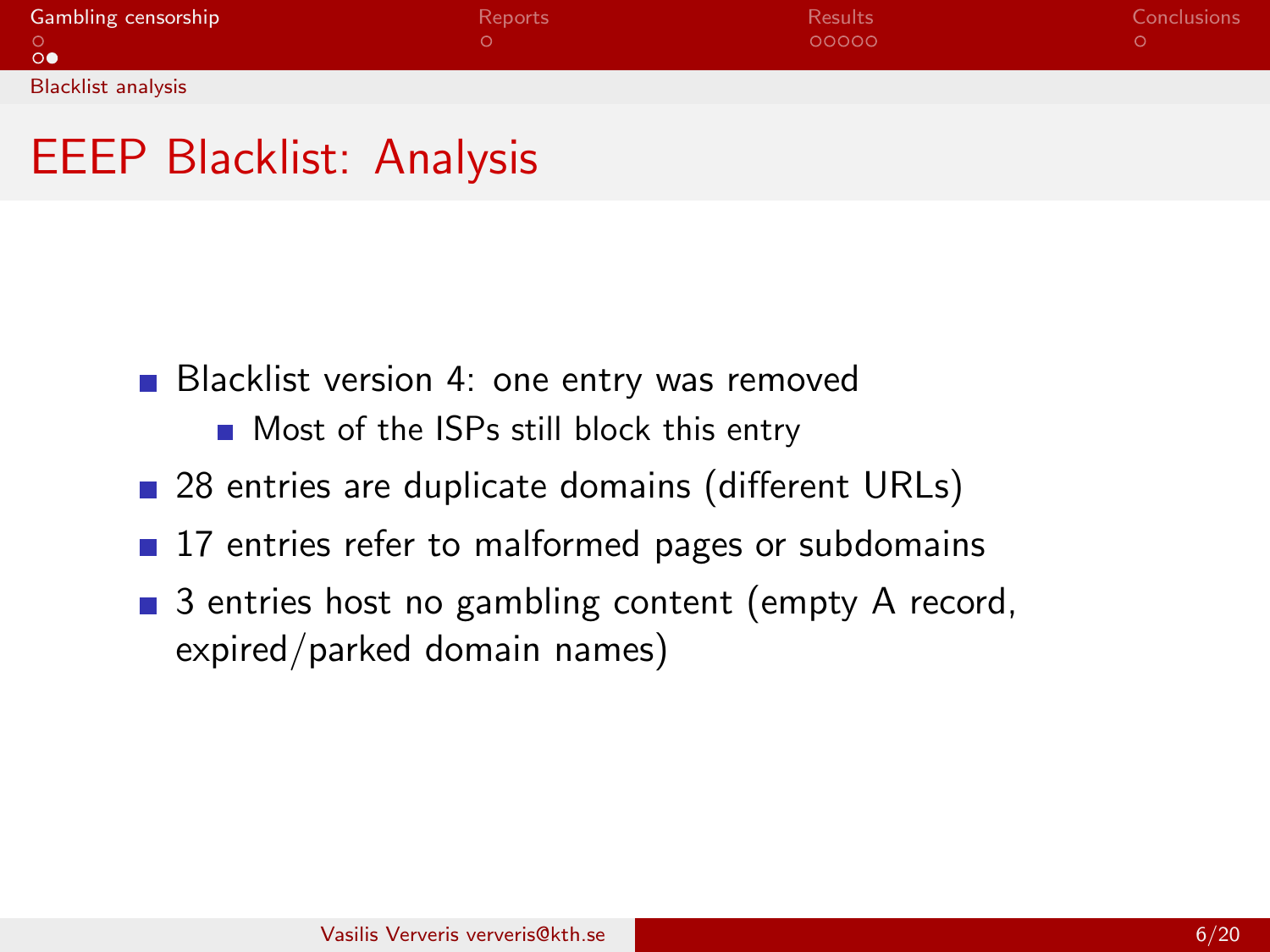| <b>Gambling censorship</b> | Reports | <b>Results</b> | Conclusions |
|----------------------------|---------|----------------|-------------|
| $\circ$ 00                 |         | 00000          |             |

#### Collection of Network Measurements

- Collection Period: June August 2014
- 8 major ISP (5 landline, 3 mobile)
	- Landline: Cyta, Hol, Forthnet, Ote, Wind
	- **Mobile: Cosmote, Vodafone, Wind**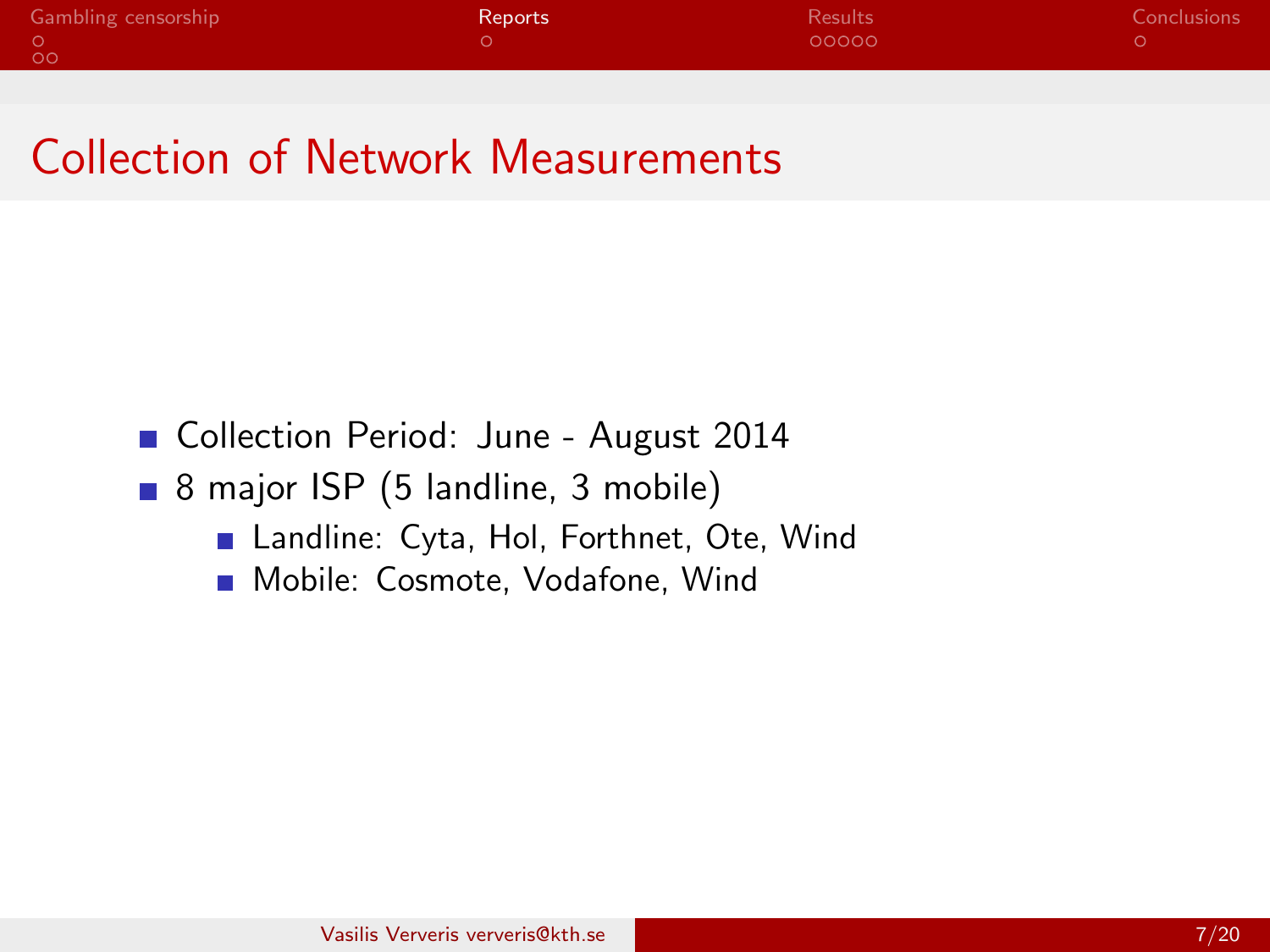| Gambling censorship | <b>Reports</b> | <b>Results</b> | Conclusions |
|---------------------|----------------|----------------|-------------|
| - 00                |                | 00000          |             |

## Collection of Network Measurements

- OONI (ooniprobe)
- **Lepidopter**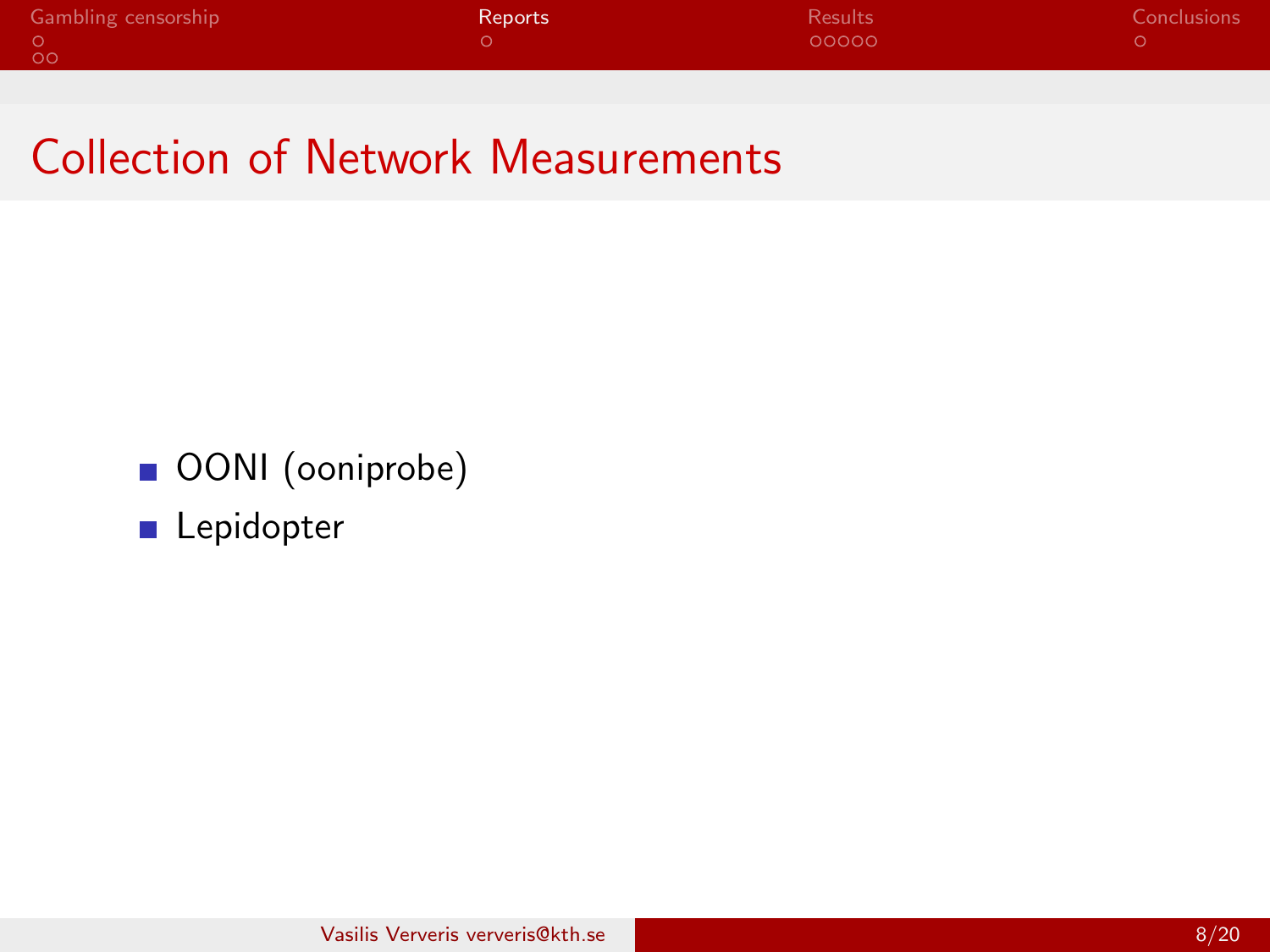| <b>Gambling censorship</b> | <b>Reports</b> | <b>Results</b> | Conclusions |
|----------------------------|----------------|----------------|-------------|
| - 00                       |                | 00000          |             |
|                            |                |                |             |

## OONI: Open Observatory of Network Interference



- A set of principles and test specifications for conducting network measurements
- **E** Measuring **network irregularities** that can be a symptom of internet censorship and surveilance since 2012
- **Peer reviewed methodology, implemented using free software** and publishing the data

https://ooni.torproject.org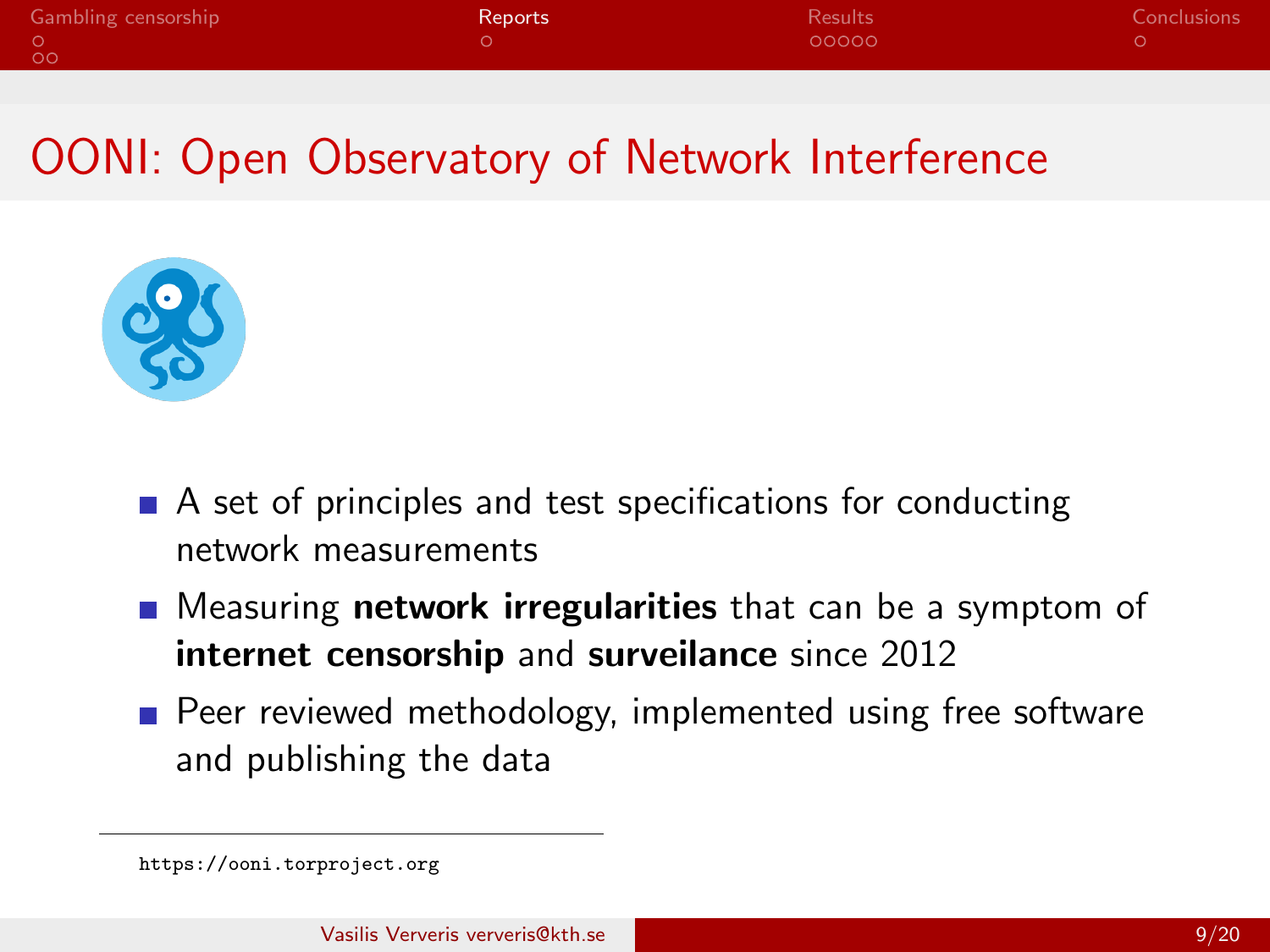| <b>Gambling censorship</b><br>Reports | <b>Results</b> | Conclusions |
|---------------------------------------|----------------|-------------|
| ം വ                                   | - റററററ        |             |

## Lepidopter: Raspberry Pi image



- Concept: Easily contribute by running an RPi probe.
- Distribution Image ready to boot and run tests.
- **FLOSS Project**

https://github.com/TheTorProject/lepidopter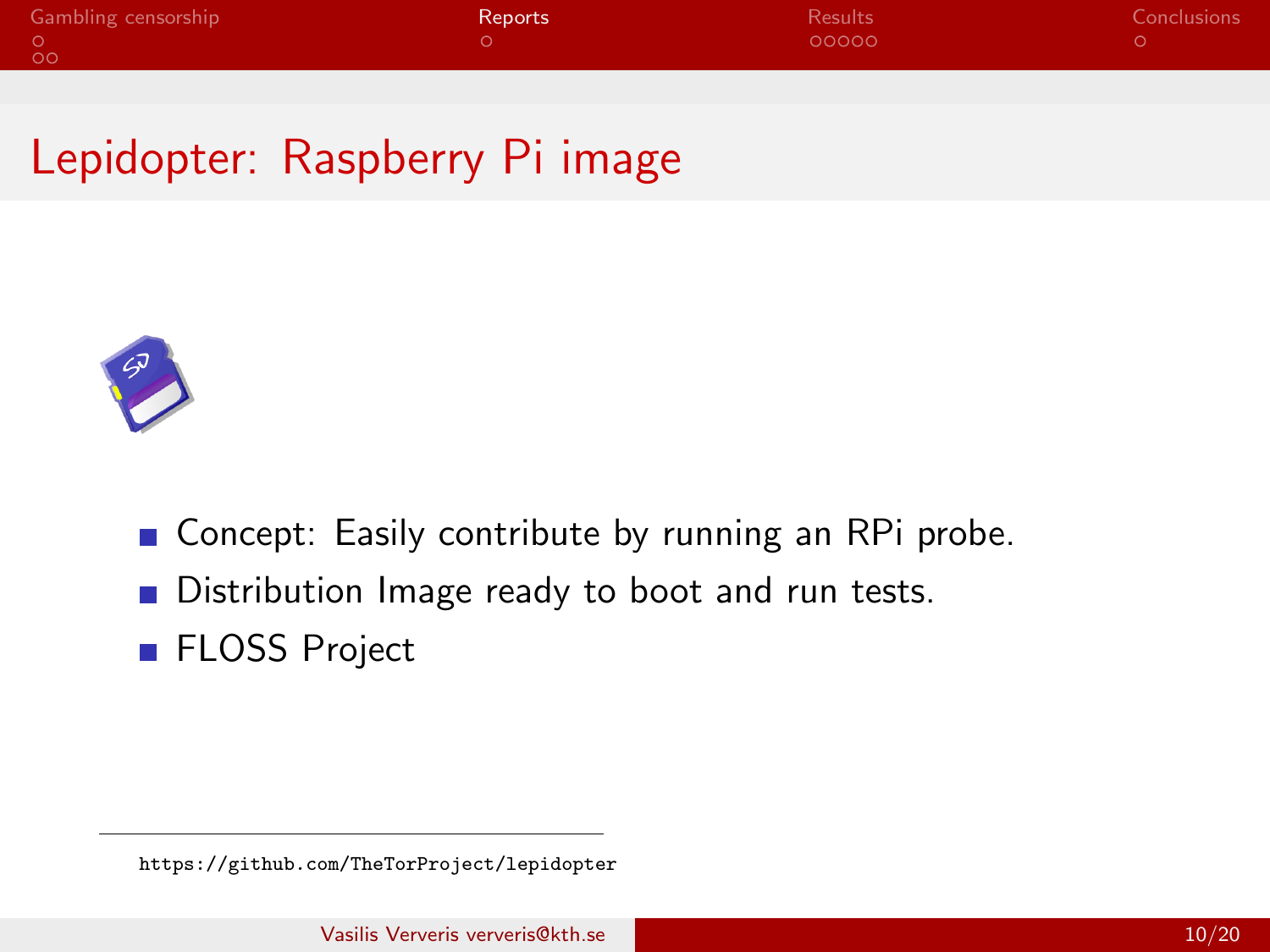| <b>Gambling censorship</b> | <b>Reports</b> | <b>Results</b> | Conclusions |
|----------------------------|----------------|----------------|-------------|
|                            |                | - 00000        |             |
| - 00                       |                |                |             |

#### Analysis of Network Measurements

#### OONI tools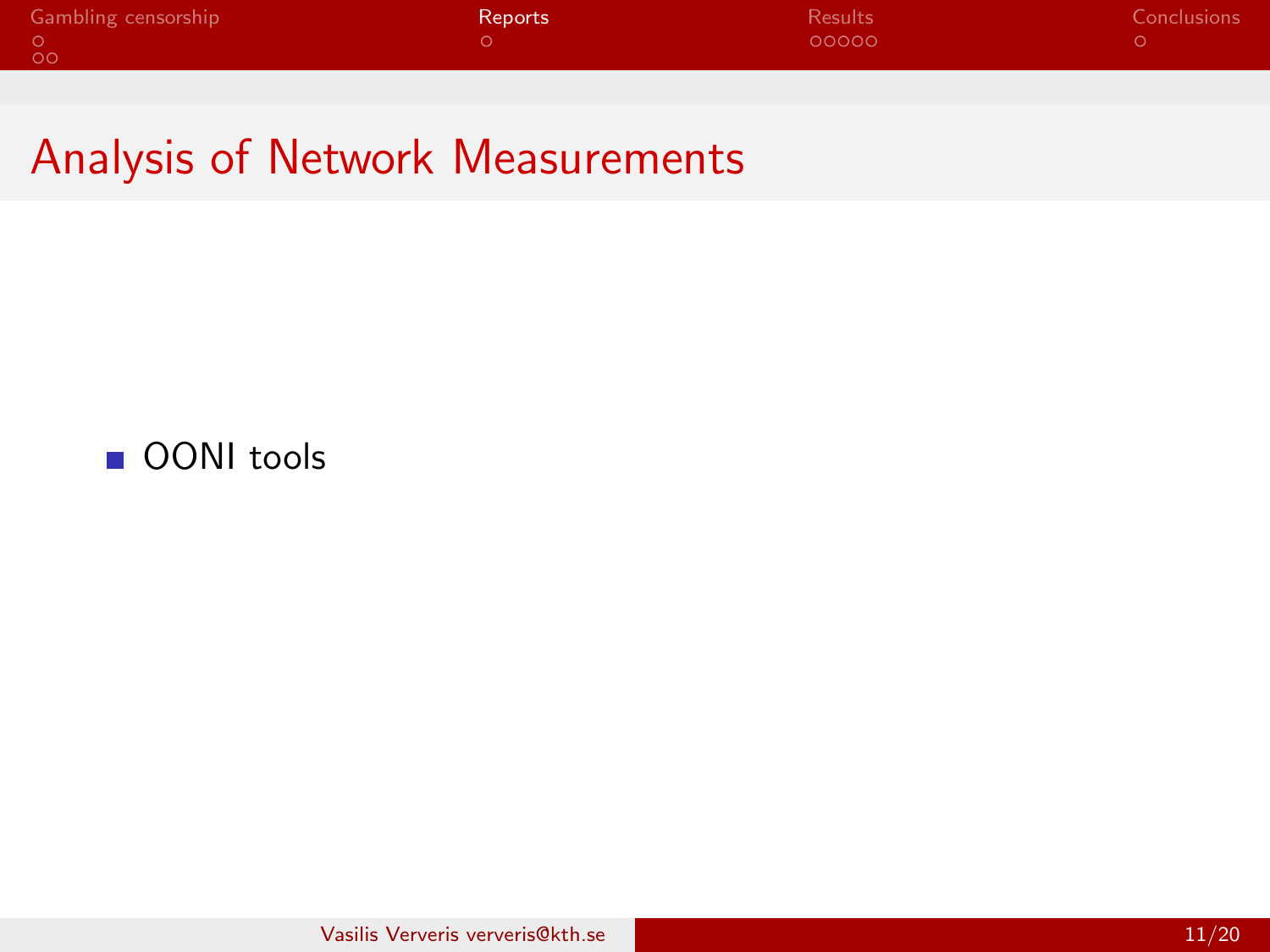| <b>Gambling censorship</b> | <b>Reports</b> | <b>Results</b> | Conclusions |
|----------------------------|----------------|----------------|-------------|
| - 00                       |                | - റററററ        |             |

#### Analysis of Network Measurements

- OONI tools
- **Python parser**
- Common FLOSS tools

- Reports Parser Output. Certain censorship: 300 Certain censorship (single requests): 57 Possible censor mistakes (404): 72 Total Censored (Certain + Single + Mistakes): 429 ---- Total Single responses: 65 Single responses over Tor (exclude from stats): 0 Control failure: 18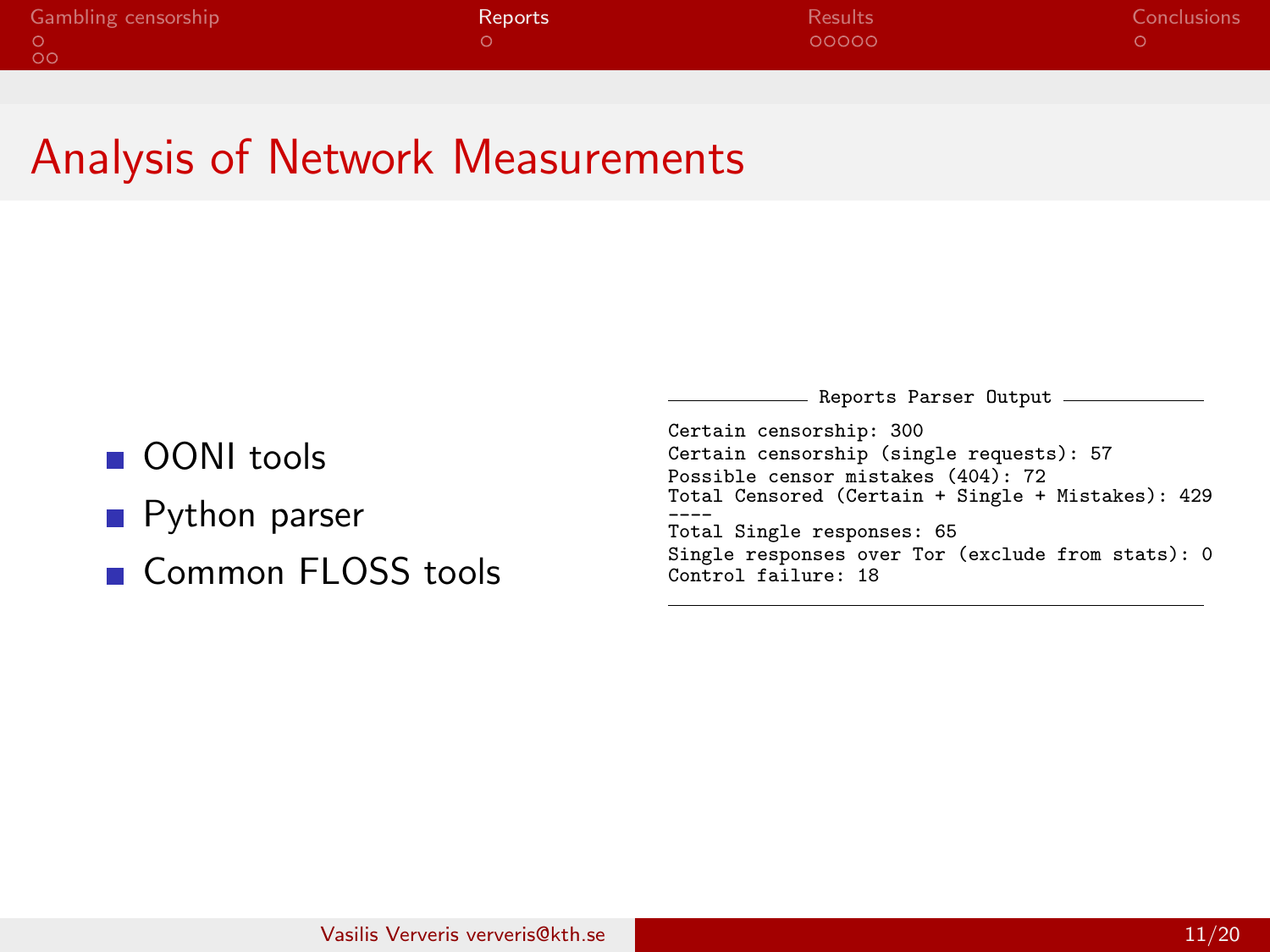| Gambling censorship    | <b>Reports</b> | <b>Results</b> | Conclusions |
|------------------------|----------------|----------------|-------------|
| ಂ                      |                | 00000          |             |
| Responsible Disclosure |                |                |             |

### Responsible Disclosure

■ Contacted (2 Aug 2014) ISP representatives/support

- **Clarification on filtering**
- $\blacksquare$  How they review/renew the rules
- Use of another blacklist?
- Comments on the blocking process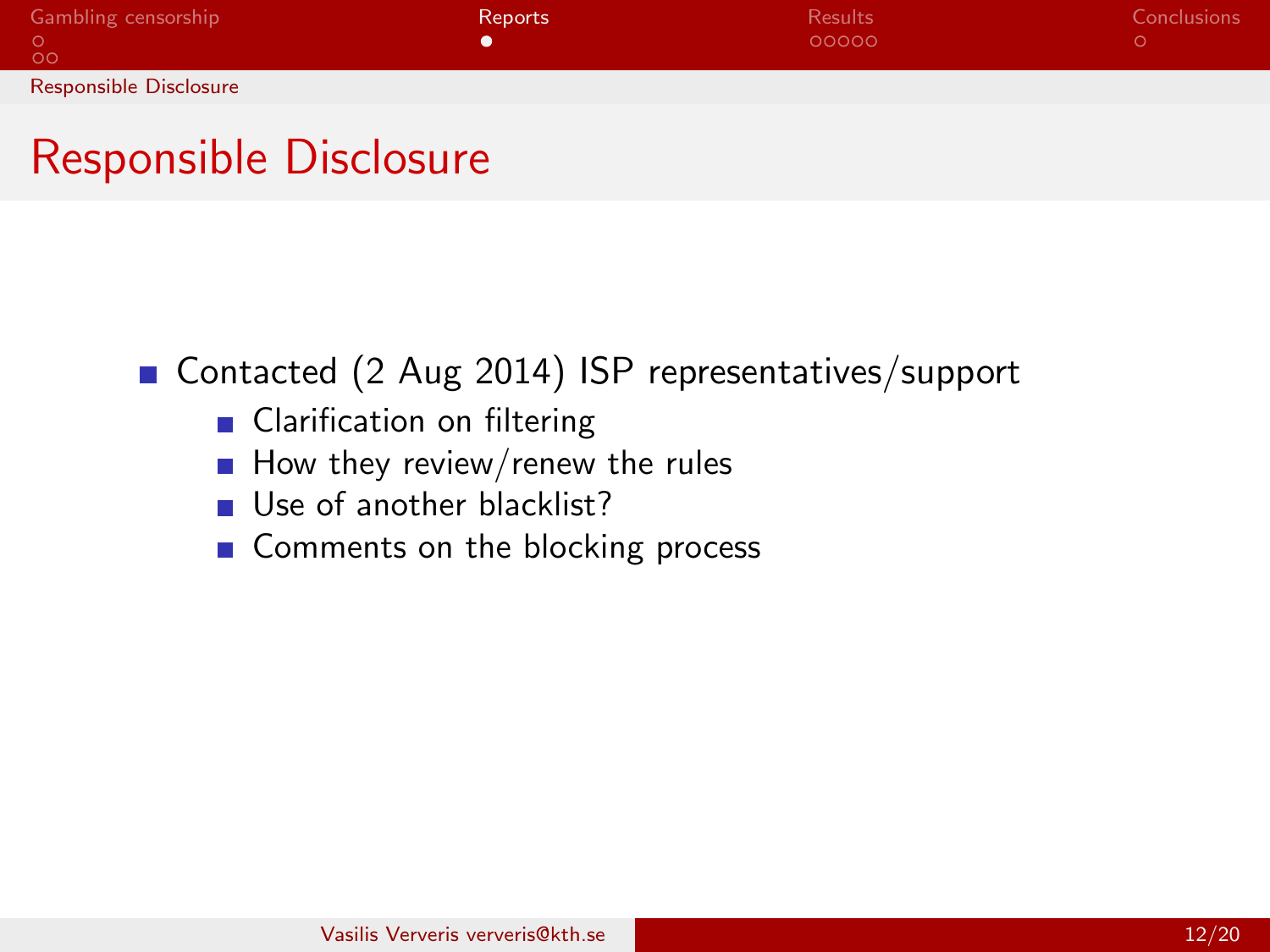| Gambling censorship    | <b>Reports</b> | <b>Results</b> | <b>Conclusions</b> |
|------------------------|----------------|----------------|--------------------|
|                        |                | 00000          |                    |
| ಂ                      |                |                |                    |
| Responsible Disclosure |                |                |                    |

## Responsible Disclosure

#### ■ Contacted (2 Aug 2014) ISP representatives/support

- Clarification on filtering
- $\blacksquare$  How they review/renew the rules
- Use of another blacklist?
- Comments on the blocking process
- $\blacksquare$  Only 1 (Cyta) replied with a link to the EEEP website
- No further communication as of today :(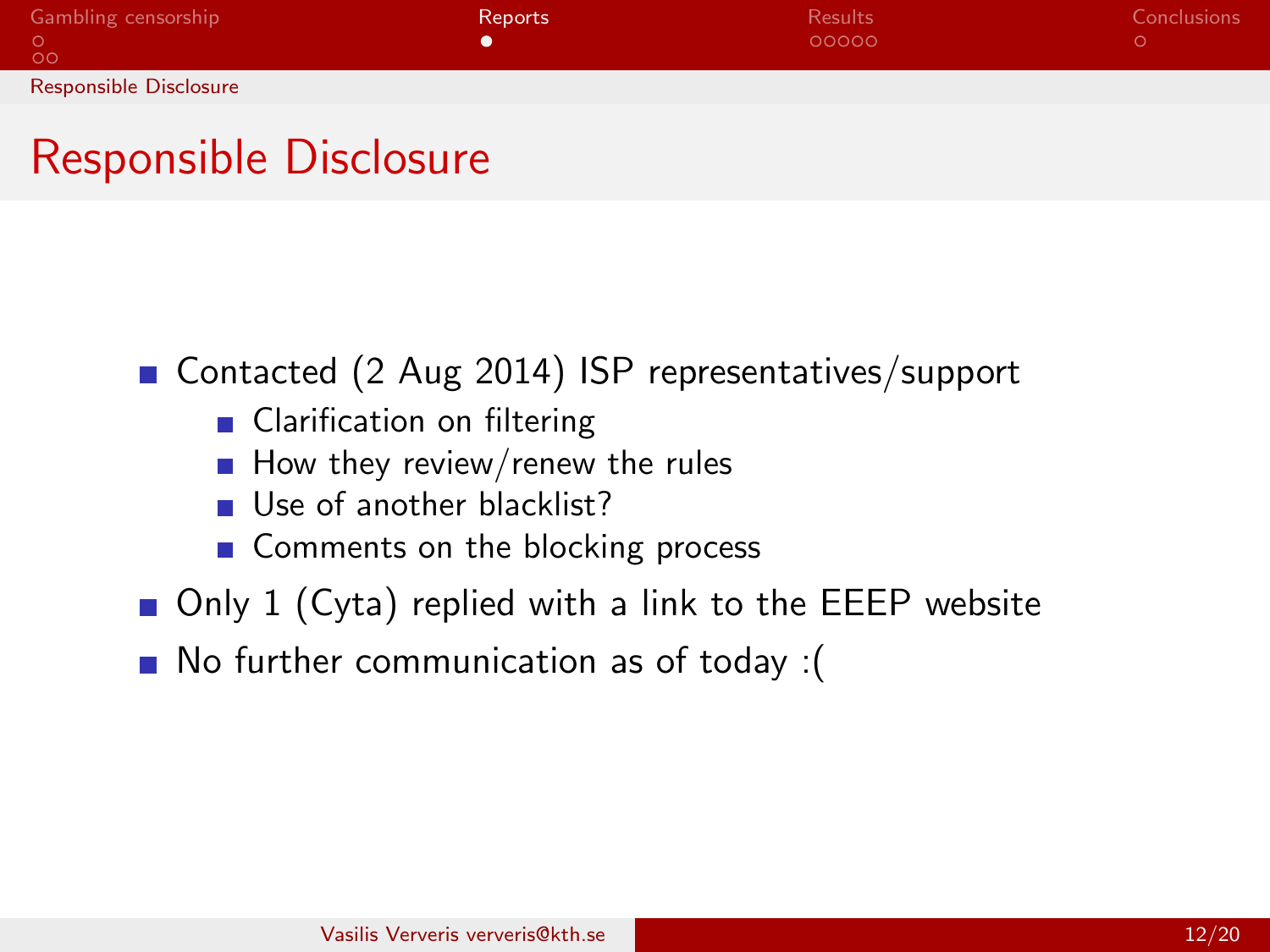| <b>Gambling censorship</b> | Reports | <b>Results</b> | Conclusions |
|----------------------------|---------|----------------|-------------|
|                            |         | 00000          |             |
| <b>CO</b>                  |         |                |             |
|                            |         |                |             |

## Blocking Methods

#### **DNS Hijacking**

**E** Erroneous HTTP 404 errors

■ DPI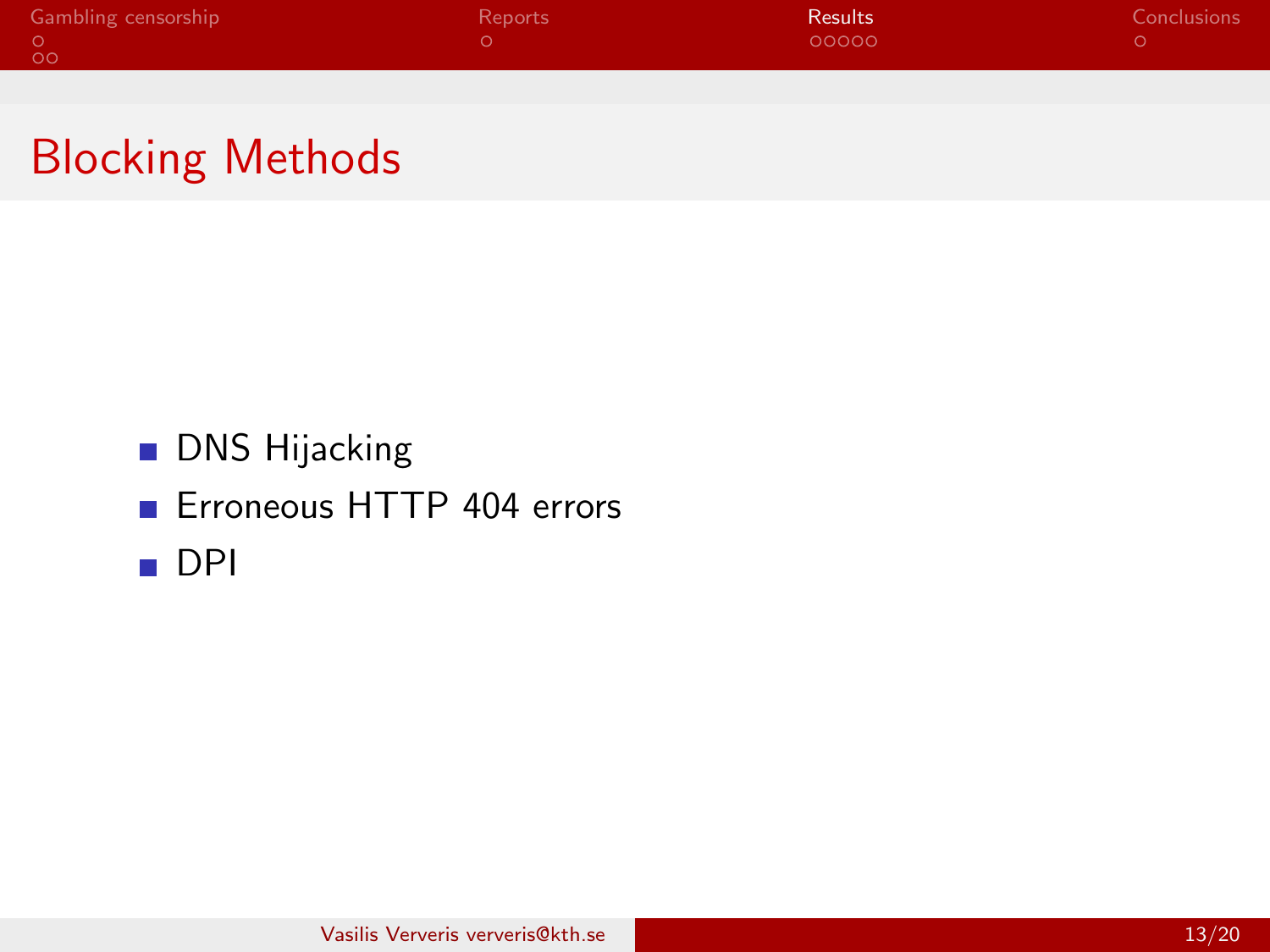| <b>Gambling censorship</b> | <b>Reports</b> | <b>Results</b> | <b>Conclusions</b> |
|----------------------------|----------------|----------------|--------------------|
| ಂ                          |                | 00000          |                    |
| <b>Blocking Methods</b>    |                |                |                    |

### Blocking Methods: DNS Hijacking

ooniprobe http requests -u http://www.pokerstarsblog.com

```
[..]
body length match: false
body_proportion: 0.0
control_failure: null
experiment failure: null
factor: 0.8
headers diff: !!set {Accept-Ranges: null, Content-Length: null, Content-Type: null,
  Date: null, Location: null, Transfer-Encoding: null, Vary: null}
headers_match: false
input: null
requests:
- request:
     body: null
    headers:
    - - User-Agent
       - ['Mozilla/5.0 (Windows; U; Windows NT 5.1; en-US; rv:1.9.2) Gecko/20100115
     Firefox/3.6'] method: GET
    tor: {is tor: false}
  url: http://www.pokerstarsblog.com/<br>response:<br>body: ''
    code: 302
     headers:<br>- - Connection
     - Connection<br>- - Location<br>- ['http://eeep.forthnetgroup.gr/']
    - - Content-Length<br>- \lceil 20 \rceil- - Server<br>- [BigIP]
[..]
```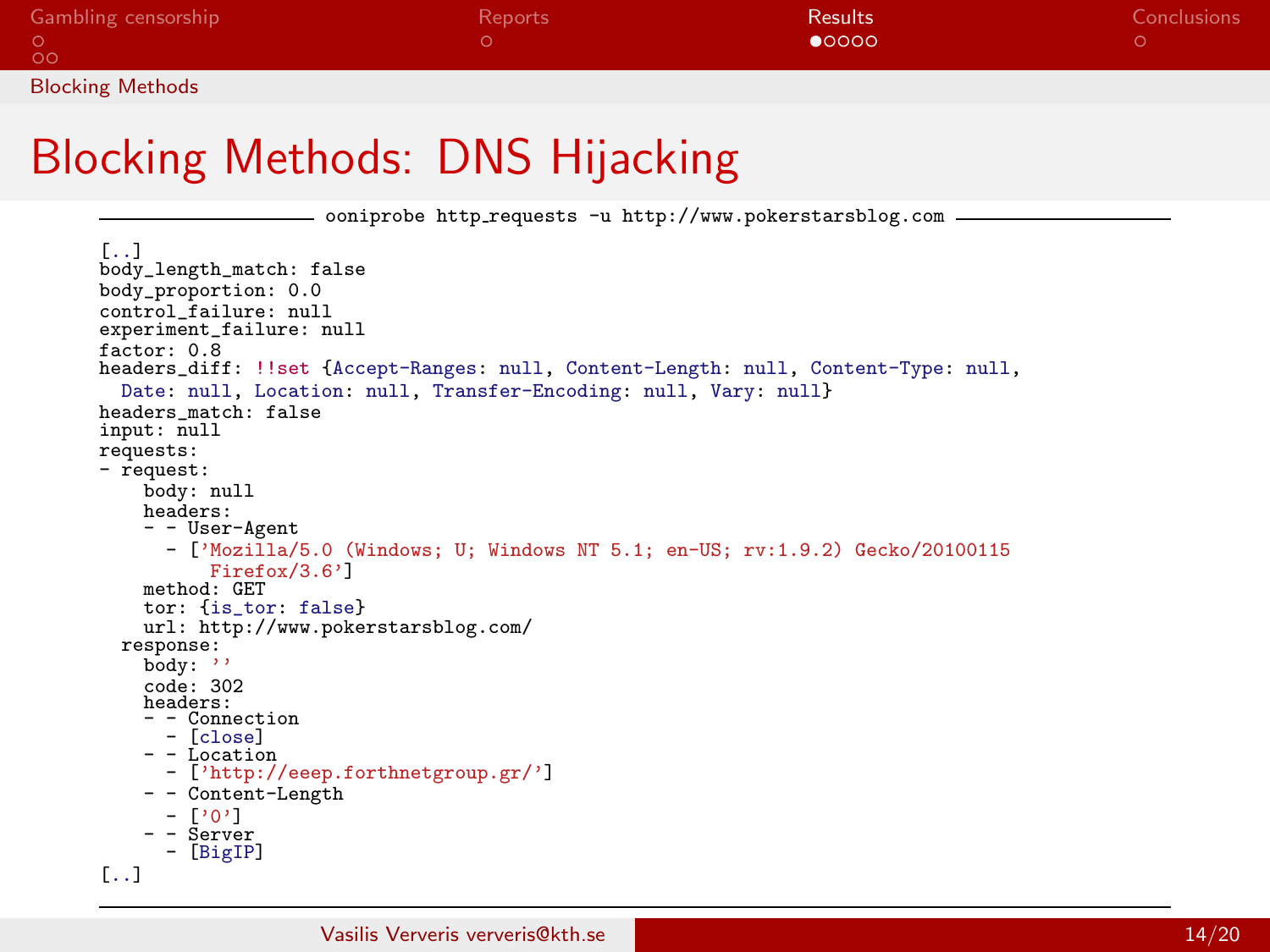| <b>Gambling censorship</b> | Reports | <b>Results</b> | Conclusions |
|----------------------------|---------|----------------|-------------|
| -oo                        |         | 00000          |             |
| <b>Blocking Methods</b>    |         |                |             |

#### Blocking Methods: HTTP 404

```
ooniprobe http_requests -u http://betting.stanjames.com/Blog
[..]
- request:
    body: null
    headers:
    - - User-Agent
      - ['Mozilla/5.0 (Windows; U; Windows NT 5.1; en-US; rv:1.9.2) Gecko/20100115
    method: GET
    tor: {is tor: false}
  url: http://betting.stanjames.com/Blog response:
    body: '<!DOCTYPE HTML PUBLIC "-//IETF//DTD HTML 2.0//EN">
      <html><head>
      <title>404 Not Found</title>
      </head><br/>body>
      <h1>Not Found</h1>
      <p>The requested URL /Blog was not found on this server.</p>
      </body></html>
    code: 404headers:<br>- - Date
      - ['Tue, 03 Jun 2014 21:54:22 GMT']
    - - Content-Length
      - ['202']
    - - Content-Type
    - [text/html; charset=iso-8859-1]<br>- - Connection<br>- [close]<br>- Server<br>- Server
[..]
```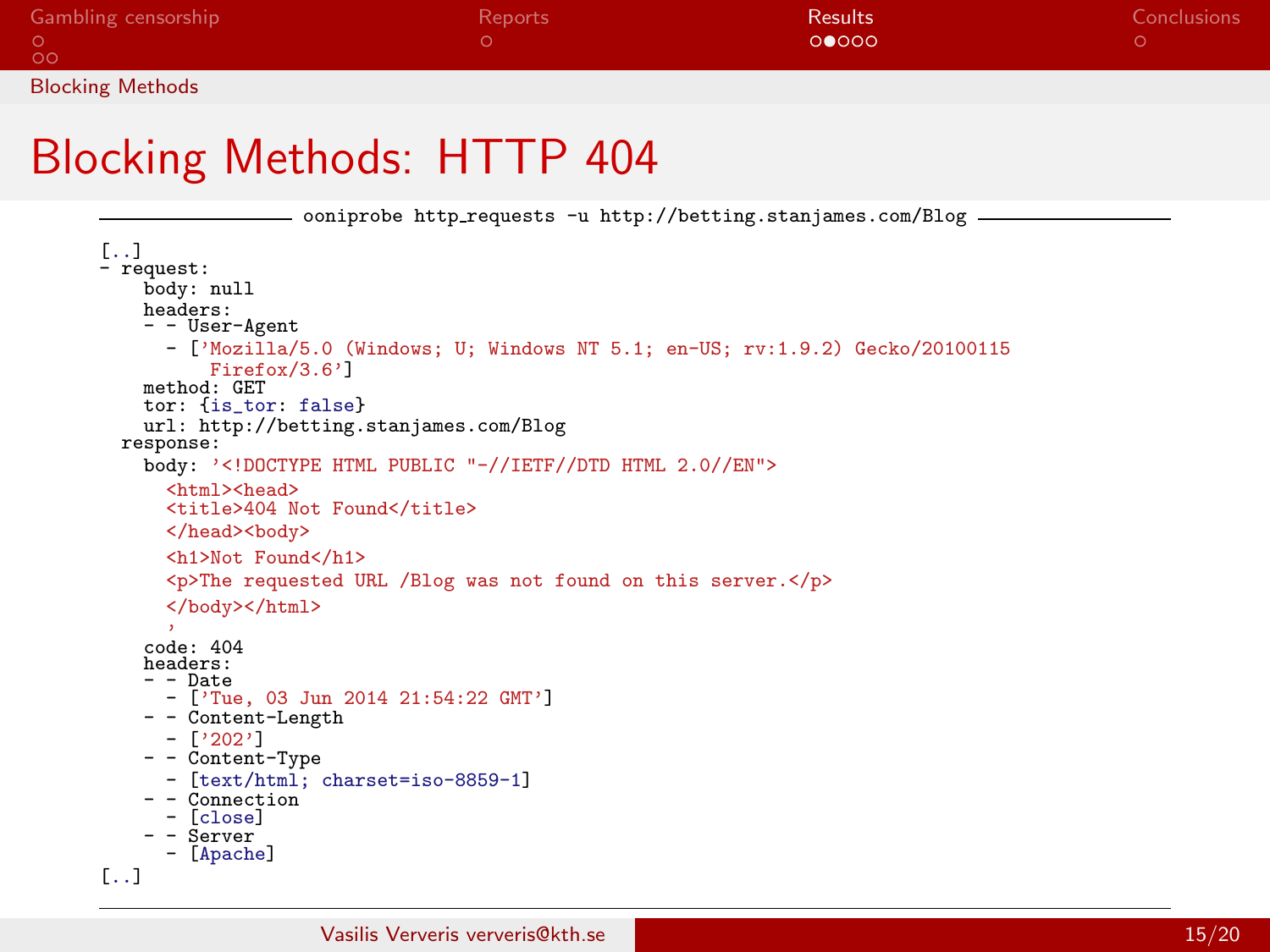| <b>Gambling censorship</b> | Reports | <b>Results</b> | <b>Conclusions</b> |
|----------------------------|---------|----------------|--------------------|
|                            |         | 00000          |                    |
| $\circ$                    |         |                |                    |
| <b>Blocking Methods</b>    |         |                |                    |

#### Blocking Methods: DPI

```
curl -I http://www.rivernilecasino.net
HTTP/1.1 302 Moved Temporarily Date: Sun, 31 Aug 2014 12:38:28 GMT
Server: Microsoft-IIS/6.0<br>X-Powered-By: ASP.NET
X-AspNet-Version: 4.0.30319
Location: http://www.vegaspartnerlounge.com/
generic/informer.asp [..]
Set-Cookie: RiverNileCasino [..]
Cache-Control: private
Content-Type: text/html; charset=utf-8
Content-Length: 283
Connection: keep-alive
```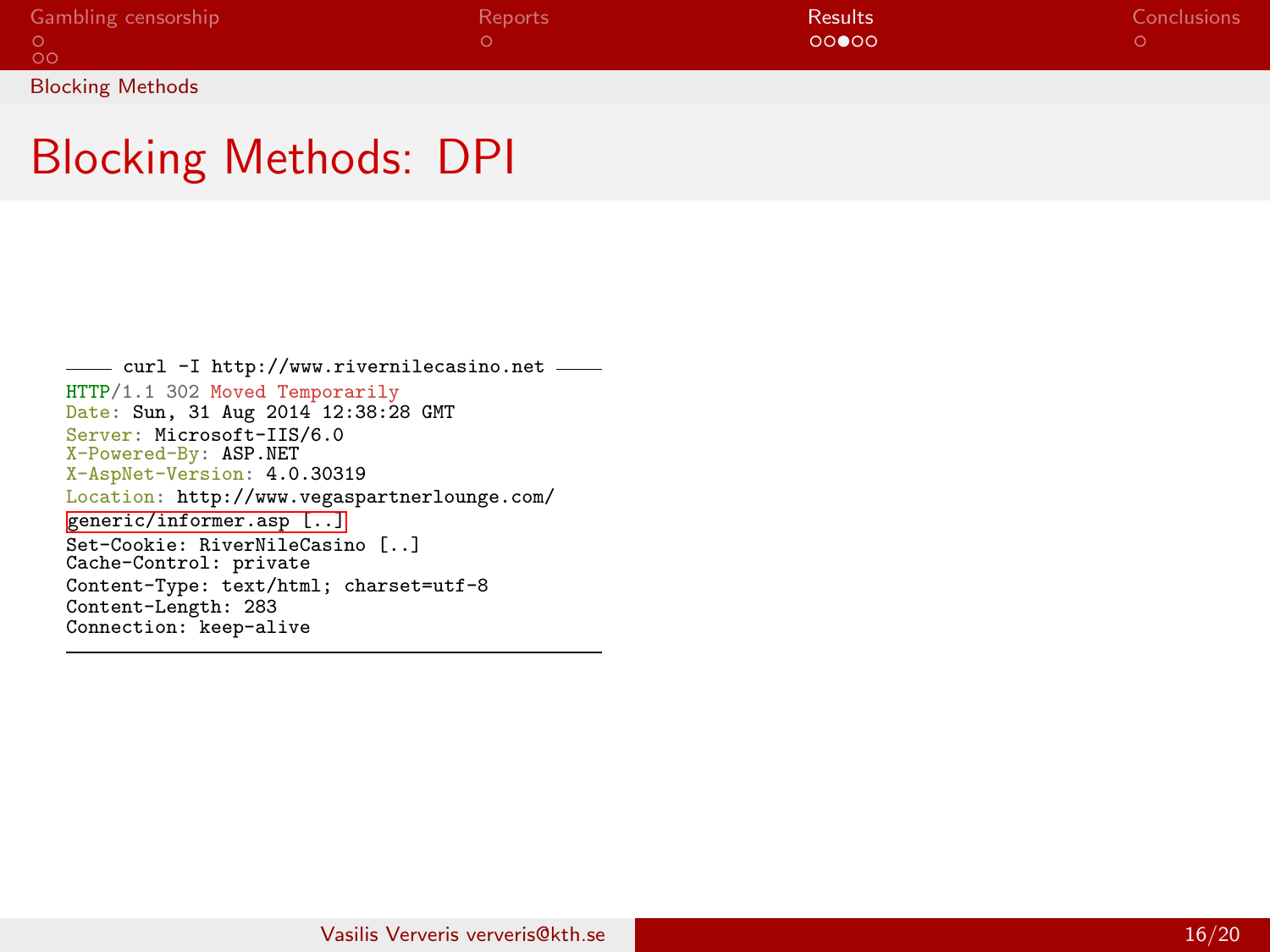| <b>Gambling censorship</b> | Reports | <b>Results</b> | <b>Conclusions</b> |
|----------------------------|---------|----------------|--------------------|
|                            |         | 00000          |                    |
| <b>LOO</b>                 |         |                |                    |
| <b>Blocking Methods</b>    |         |                |                    |

#### Blocking Methods: DPI

```
curl -I http://www.rivernilecasino.net
HTTP/1.1 302 Moved Temporarily Date: Sun, 31 Aug 2014 12:38:28 GMT
Server: Microsoft-IIS/6.0<br>X-Powered-By: ASP.NET
X-AspNet-Version: 4.0.30319
Location: http://www.vegaspartnerlounge.com/
generic/informer.asp [..]
Set-Cookie: RiverNileCasino [..]
Cache-Control: private
Content-Type: text/html; charset=utf-8
Content-Length: 283
Connection: keep-alive
```
curl -I http://www.rivernilecasino.net/index.asp HTTP/1.1 301 Moved Permanently Server: WebProxy/6.0 Date: Sun, 31 Aug 2014 12:39:01 GMT Content-Length: 0 Location: http://1.2.3.50/[..] ups/no\_access\_gambling.htm - - - - - - - Connection: keep-alive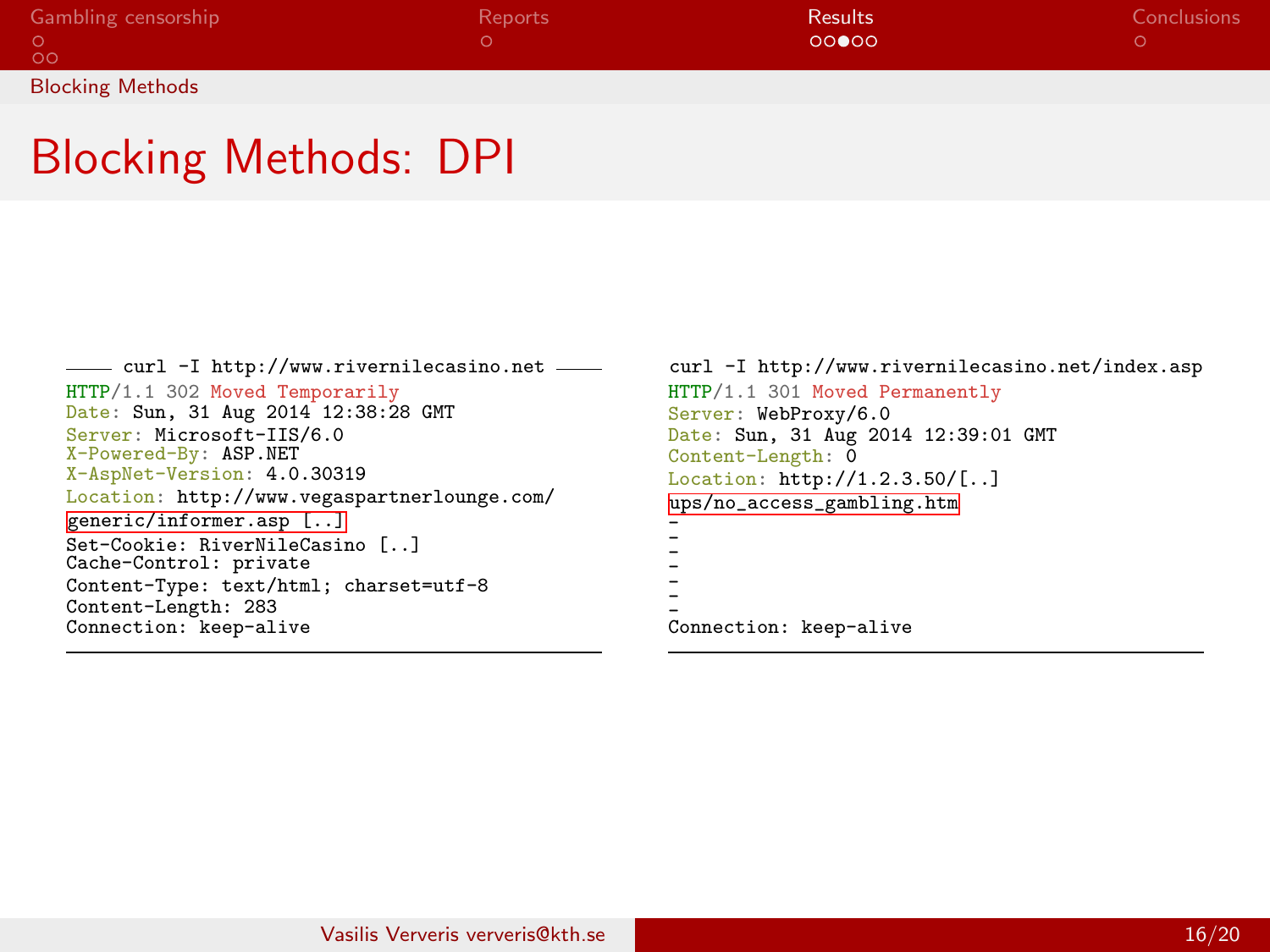| <b>Gambling censorship</b> | Reports | <b>Results</b> | Conclusions |
|----------------------------|---------|----------------|-------------|
| $\circ$                    |         | 00000          |             |
| <b>Blocking Methods</b>    |         |                |             |

## EEEP blacklist: Per ISP blocking



Red: Blocked / Green: Unblocked / Yellow: Total entries in blacklist

Vasilis Ververis ververis@kth.se 17/20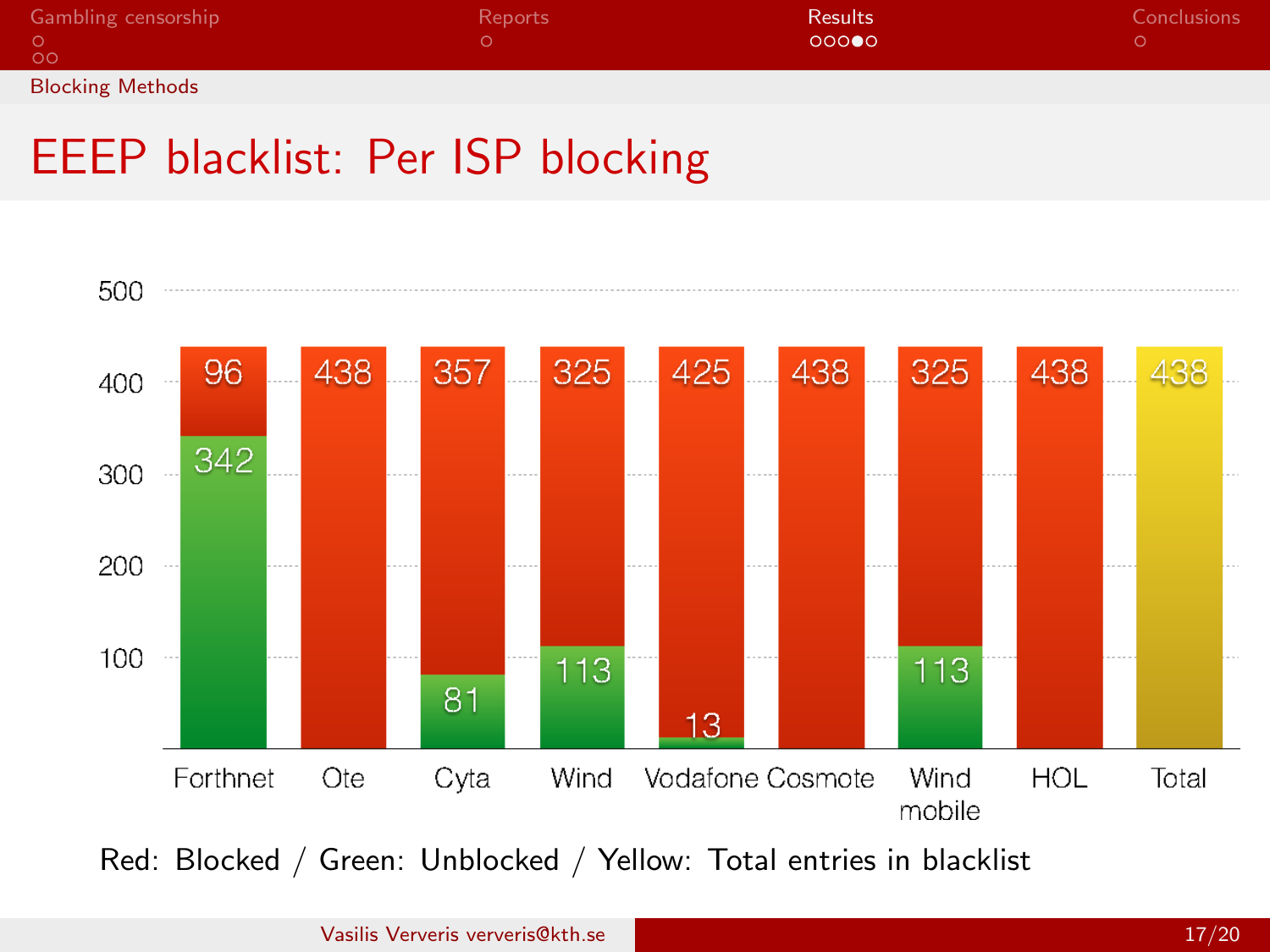| <b>Gambling censorship</b><br>-00 | <b>Reports</b> | <b>Results</b><br>0000 | <b>Conclusions</b> |
|-----------------------------------|----------------|------------------------|--------------------|
| <b>Blocking Methods</b>           |                |                        |                    |

Collateral Damage

**ISPs block URLs but** not email communication?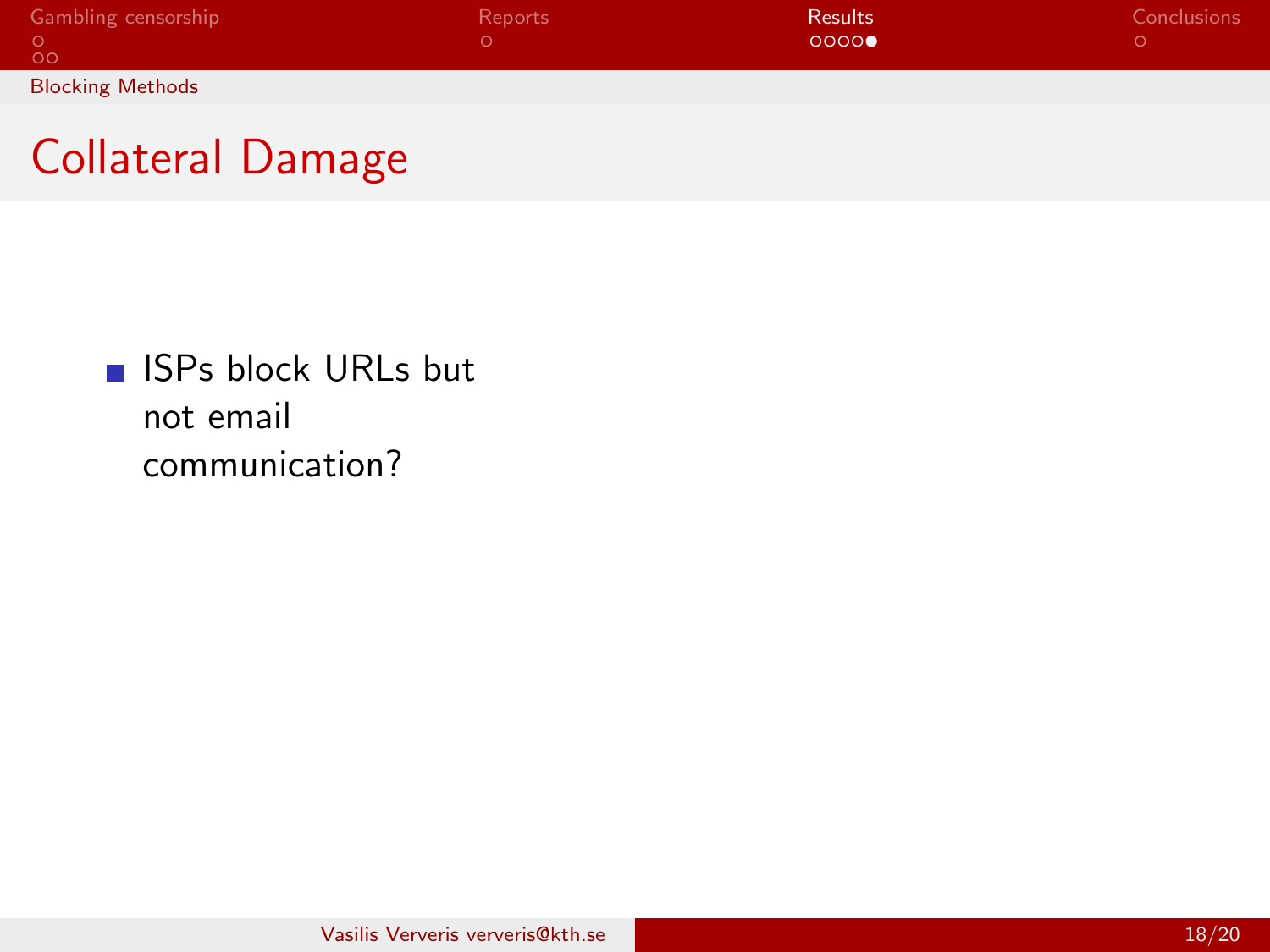| <b>Gambling censorship</b><br><b>OO</b> | Reports | <b>Results</b><br>00000 | Conclusions |
|-----------------------------------------|---------|-------------------------|-------------|
| <b>Blocking Methods</b>                 |         |                         |             |

## Collateral Damage

- **ISPs block URLs but** not email communication?
- **DNS Hijacking: Non** legitimate A records
- No MX records
- **Email delivery failure**

| ___ dig MX bingocafe.com _____               |
|----------------------------------------------|
|                                              |
| ; <<>> DiG 9.9.5-4-Debian <<>> bingocafe.com |
| :: Got answer:                               |
| ;; ->>HEADER<<- opcode: QUERY,               |
| :: status: SERVFAIL, id: 22828               |
| ;; flags: qr rd ra; QUERY: 1, ANSWER: 0,     |
| ;; AUTHORITY: 0, ADDITIONAL: 1               |
| :: OPT PSEUDOSECTION:                        |
|                                              |
| ; EDNS: version: 0, flags:; udp: 4096        |
| :; QUESTION SECTION:                         |
| <b>MX</b>                                    |
| ;; Query time: 49 msec                       |
| ;; SERVER: 213.249.17.11#53(213.249.17.11)   |
|                                              |
| ;; WHEN: Thu Jul 03 11:45:05 EEST 2014       |
| :; MSG SIZE rcvd: 42                         |
|                                              |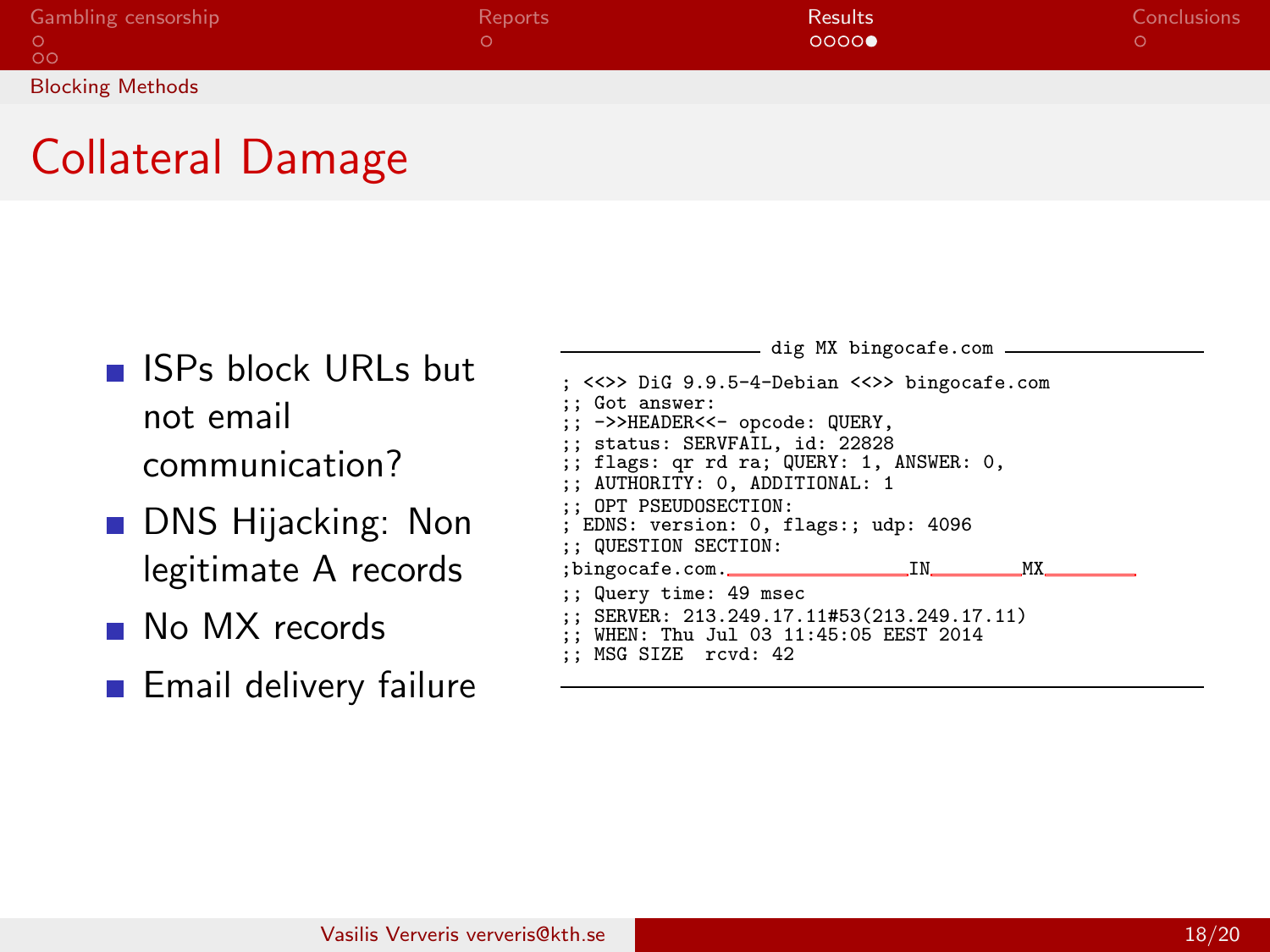| <b>Gambling censorship</b> | Reports | <b>Results</b> | Conclusions <sup>1</sup> |
|----------------------------|---------|----------------|--------------------------|
| $\circ$ 00                 |         | $-00000$       |                          |
|                            |         |                |                          |

## **Conclusions**

**ISPs lack of transparency:** 

- How frequent ISPs evaluate their filtering rules
- Outdated/poorly implemented blacklists  $\mathcal{L}_{\mathcal{A}}$
- Block arbitrary web resources according to their needs  $\overline{\phantom{a}}$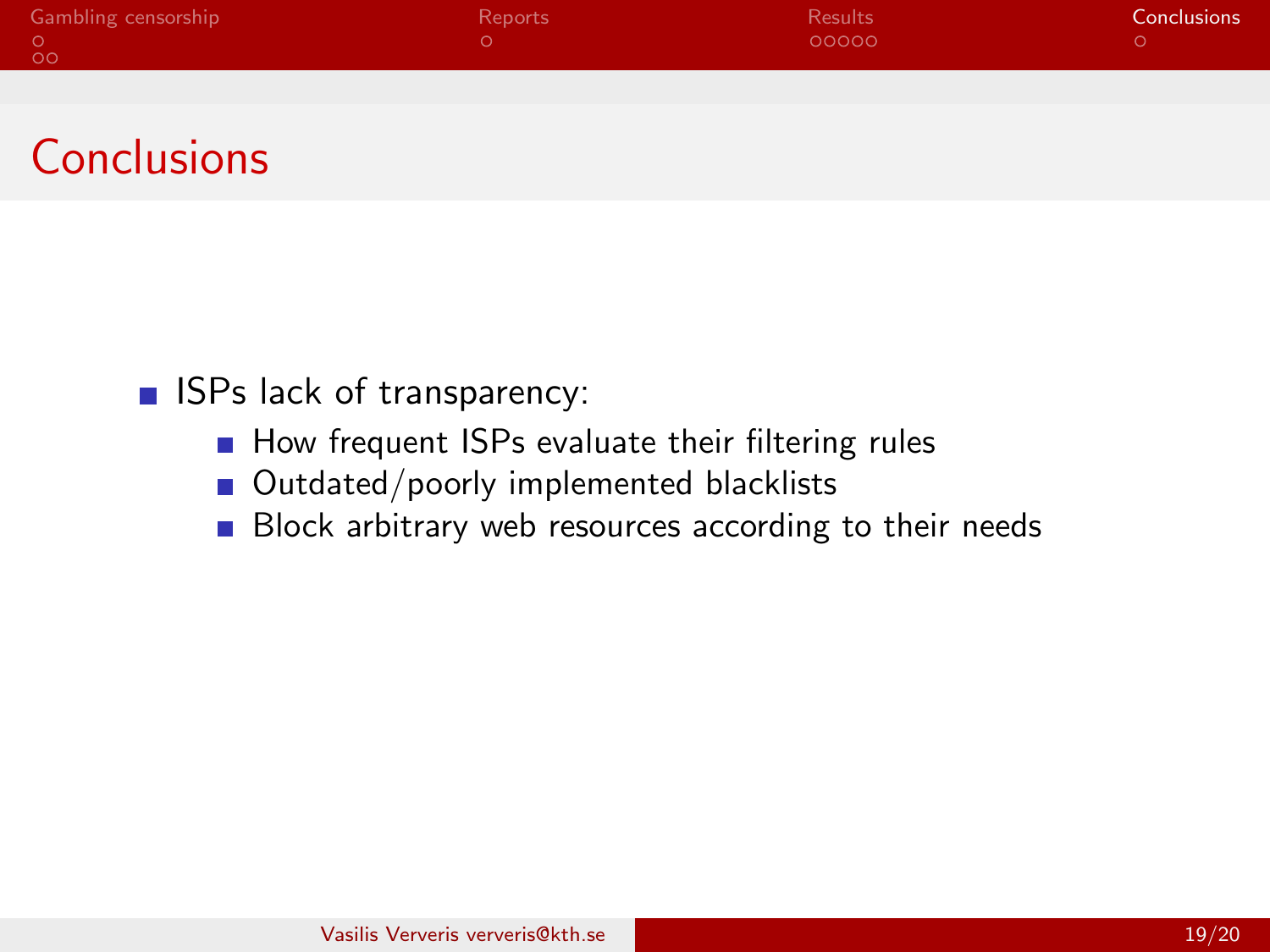| <b>Gambling censorship</b> | Reports | <b>Results</b> | Conclusions |
|----------------------------|---------|----------------|-------------|
|                            |         | LOQQQQ         |             |
| - 00                       |         |                |             |

## **Conclusions**

- $\blacksquare$  ISPs lack of transparency:
	- **How frequent ISPs evaluate their filtering rules**
	- Outdated/poorly implemented blacklists  $\mathcal{L}_{\mathcal{A}}$
	- Block arbitrary web resources according to their needs  $\mathcal{L}_{\mathcal{A}}$
- **DNS** Hijacking can be easily circumvented
- **404 HTTP errors: users assumed a technical issue**